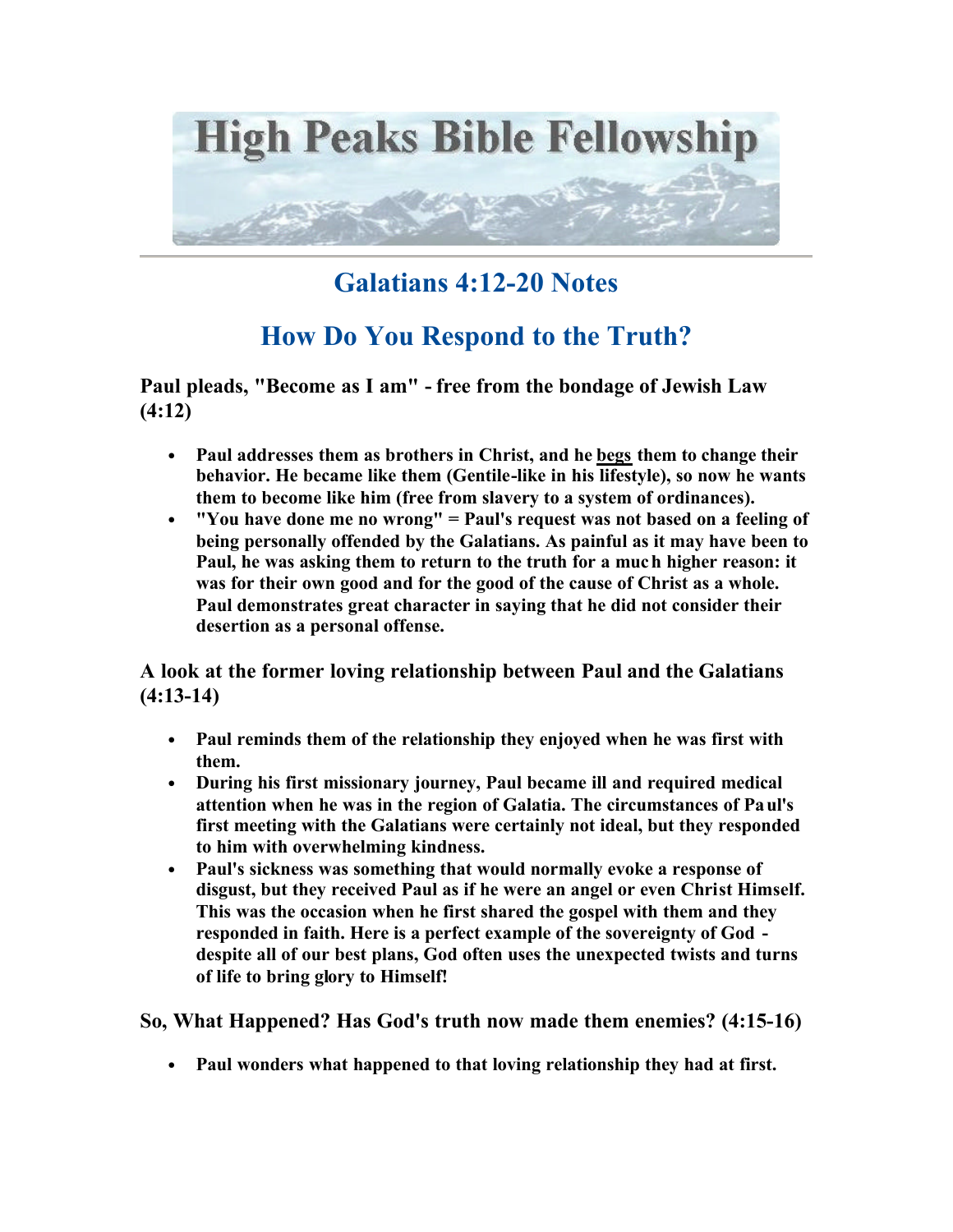- **"Plucked out your eyes" may have been a figure of speech (like our expression, "I'd cut off my right arm to help him"). Or it could indicate that Paul's sickness was some form of eye disease.**
- **Despite this former loving relationship, they now regarded Paul as their enemy. It is amazing how fickle we human beings can be! He gives the real reason for this change: Paul was telling them the truth, and often people do not respond well to hearing the truth.**

**The false teachers have dishonest motives: they want to** *lock in* **the Galatians as their own followers (4:17)**

- **Here Paul uncovers the real motivation of the false teachers. "They are**  *zealously paying you court* **in order to win you over to their side" - and they were not doing this in an honorable way.**
- **"They wish to shut you out" = to close the Galatians off from associating with other teachers who do not belong to the false teachers' party or faction. Or possibly even to cut them off from Christ Himself.**
- **The false teachers' reason for doing this was "so that you will seek them." By isolating the Galatians from others, the false teachers could keep them as their own exclusive followers.**

**There is nothing wrong with enlisting followers, as long as the cause is true and right. But the Galatians must seek truth, even when Paul is absent (4:18)**

- **But... Paul emphasizes that drawing people toward what is good, and doing it in an honorable way, is perfectly reasonable. But the false teachers were not doing this.**
- **Paul reminds the Galatians that it is good to be zealous for God's truth even when he is not present with them. They should not give lip service to the truth while God's messenger is present, but desert the truth as soon as God's messenger departs.**

**Paul worries about his dear children: he wants them to grow to maturity in Christ, and he wishes he could tell them personally what they need to know rather than relying on the letter he is writing (4:19-20)**

- **"My dear little children" (***teknia mou***) = from** *tikto***, bearing children. This is the language of loving affection.**
- **Paul feels as if he is again in the process of childbirth with them. He will continue to labor on their behalf until Christ is formed in them. The ultimate goal of the new birth is complete maturity in Christ. But their behavior demonstrated that the Galatians required renewed spiritual labor on their behalf.**